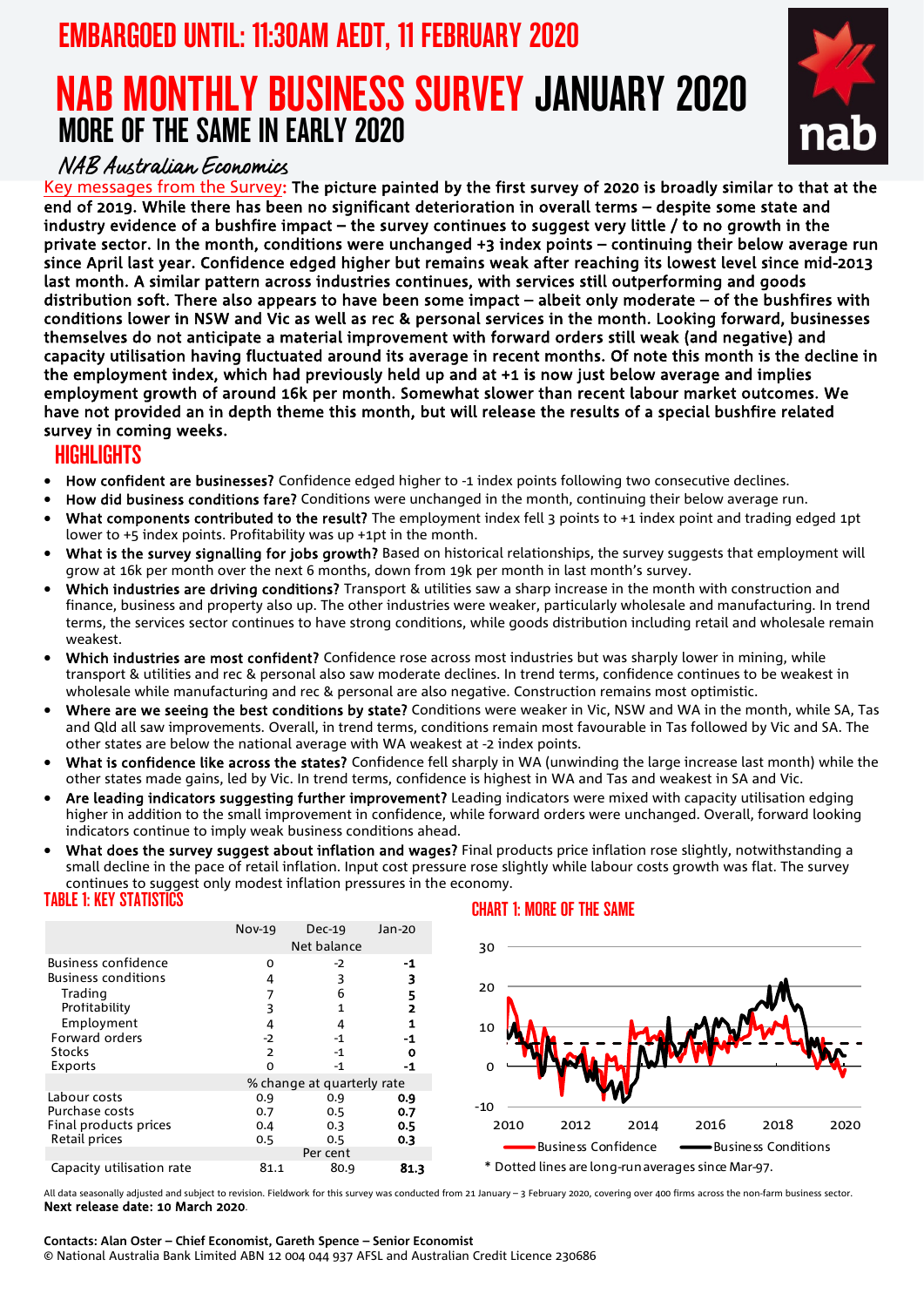# NAB MONTHLY BUSINESS SURVEY – CONDITIONS AND CONFIDENCE



### CHART 4: COMPONENTS OF BUSINESS CONDITIONS, NET BALANCE, S.A. CHART 5: BUSINESS CONDITIONS AND BUSINESS CONFIDENCE



### CHART 6: BUSINESS CONDITIONS BY INDUSTRY, LATEST MONTH (TREND) CHART 7: BUSINESS CONDITIONS BY STATE, LATEST MONTH (TREND)



### CHART 2: BUSINESS CONFIDENCE (NET BALANCE) CHART 3: BUSINESS CONDITIONS (NET BALANCE)



### -40 -30 -20 -10  $\Omega$ 10 20 30

1999 2002 2005 2008 2011 2014 2017 2020

Business Confidence **Business** Conditions \* Dotted lines are long-run averages since Mar-97.

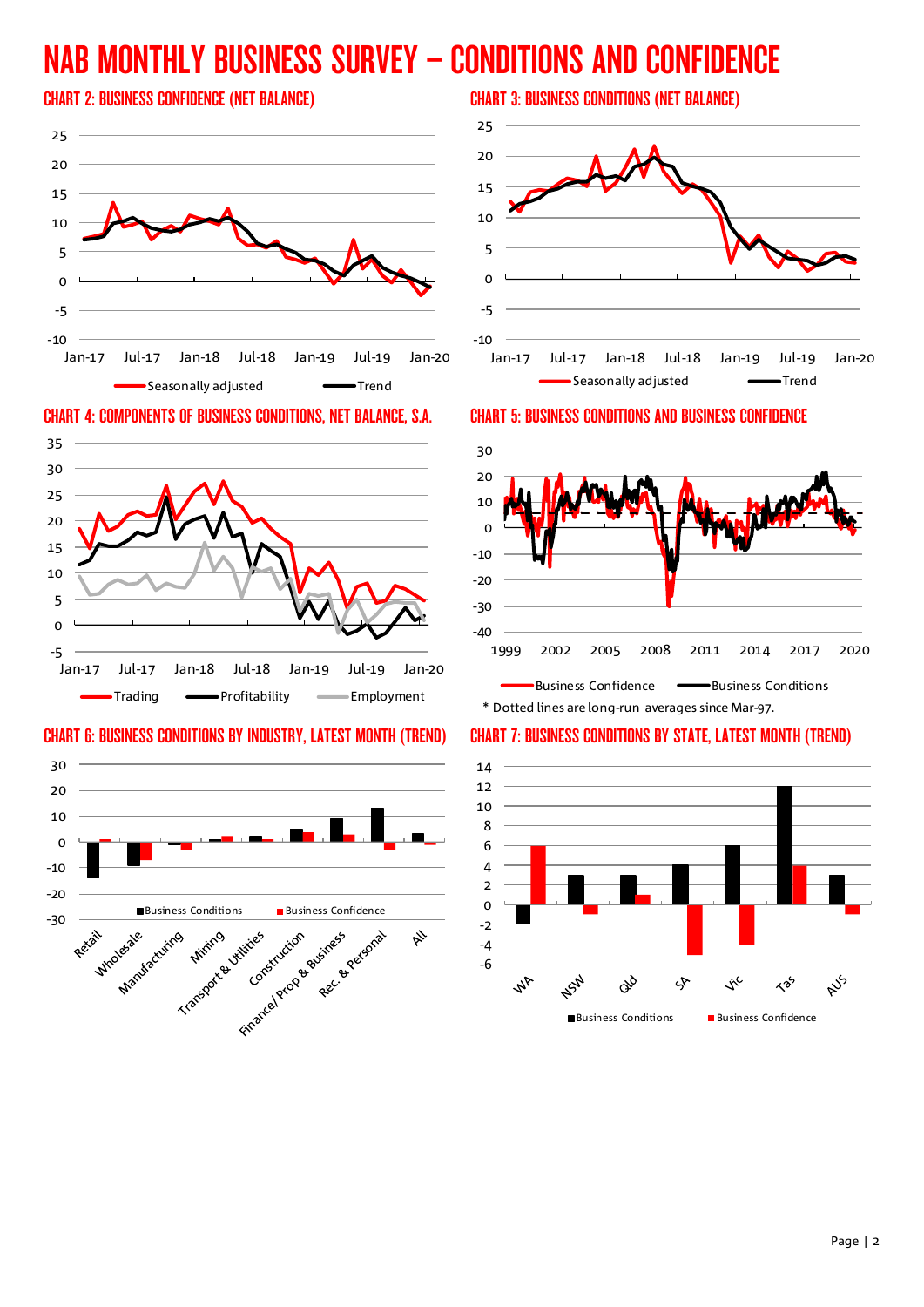# NAB MONTHLY BUSINESS SURVEY – FORWARD AND OTHER INDICATORS



### **CHART 10: CAPACITY UTILISATION AND UNEMPLOYMENT** 78 79 80 81 82 83 84 3.5 85 4.0 4.5 5.0 5.5 6.0 6.5 2007 2009 2011 2013 2015 2017 2019 Unemp rate (LHS) **Contained Unemp rate, trend (LHS)** -Cap use (RHS) Cap use, trend (RHS)  $\%$

### CHART 12: STOCKS (NET BALANCE)







### CHART 8: FORWARD ORDERS (NET BALANCE) CHART 9: CAPITAL EXPENDITURE (NET BALANCE)



### CHART 11: CAPACITY UTILISATION (PPT DEVIATION FROM LR AVE, TREND)



CHART 13: CASH FLOW (NET BALANCE)





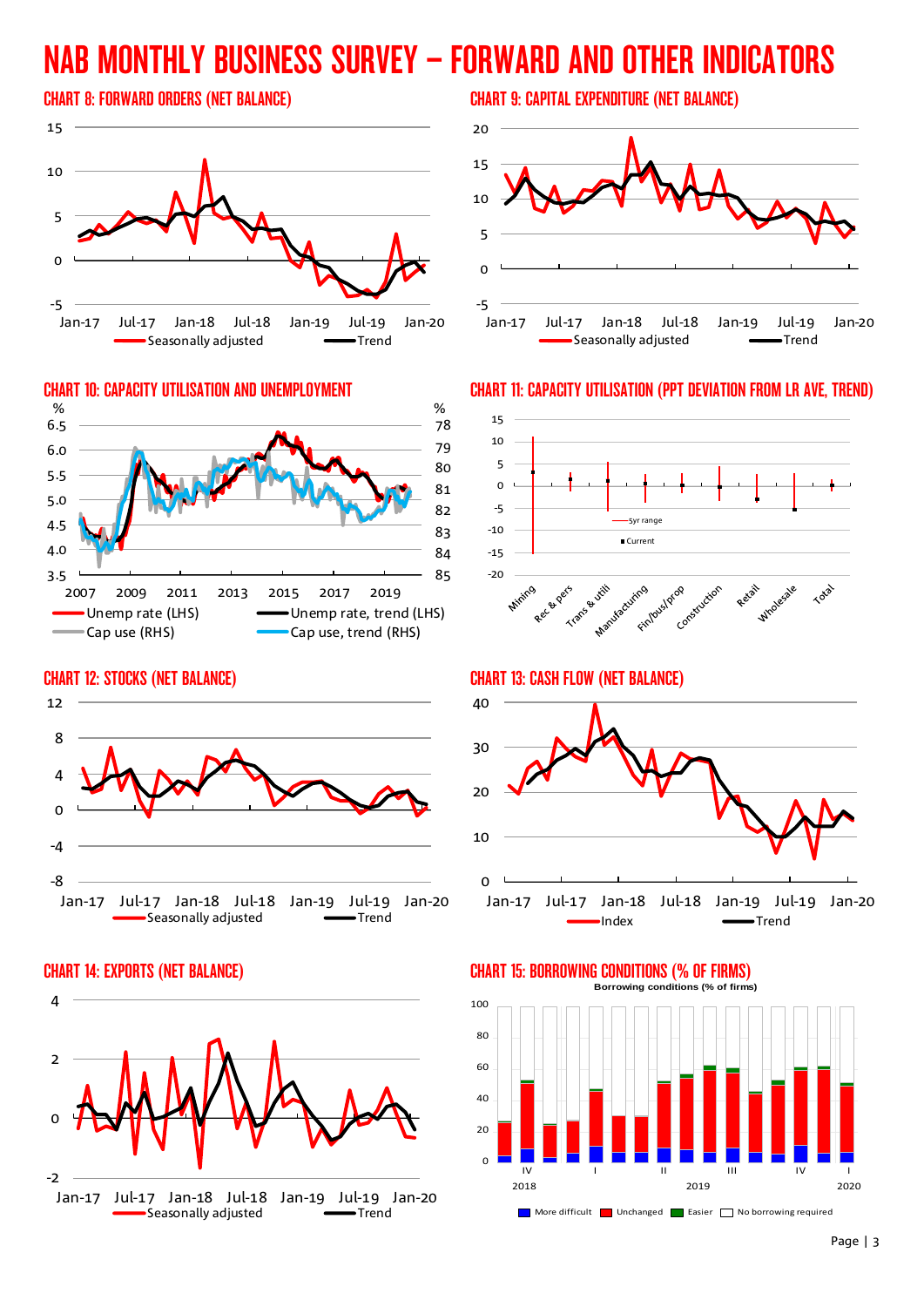# NAB MONTHLY BUSINESS SURVEY - DETAIL BY STATE AND INDUSTRY

### CHART 16: BUSINESS CONDITIONS (NET BALANCE) BY STATE CHART 17: BUSINESS CONDITIONS (NET BALANCE) BY STATE





### -30 -20 -10  $\Omega$ 10 20 30 40 Jan-18 May-18 Sep-18 Jan-19 May-19 Sep-19 Jan-20  $-Manufacturing$

Construction **Construction** 









### CHART 20: BUSINESS CONDITIONS BY INDUSTRY (NET BALANCE) CHART 21: BUSINESS CONDITIONS BY INDUSTRY (NET BALANCE)



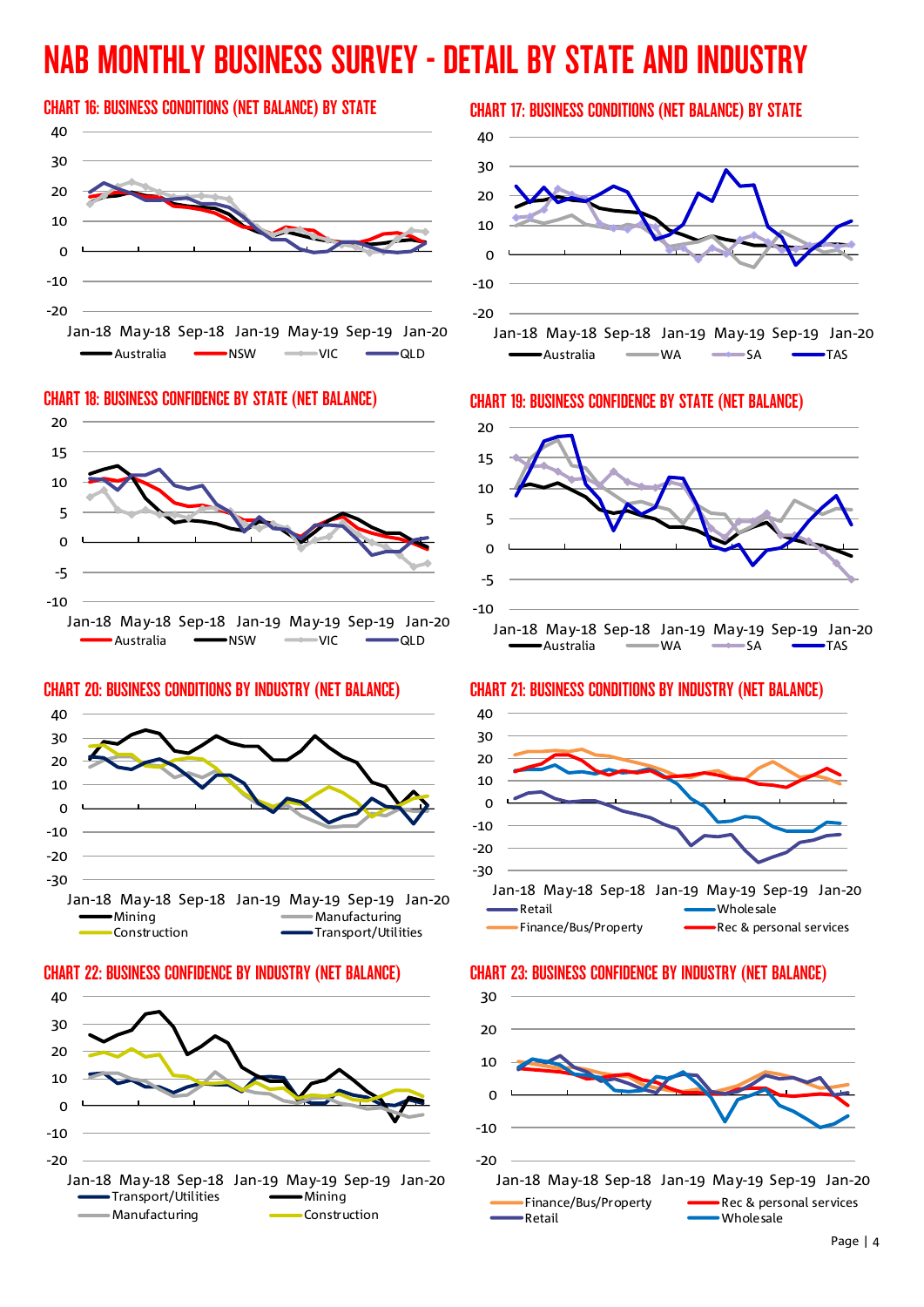# NAB MONTHLY BUSINESS SURVEY - EMPLOYMENT, WAGES AND PRICES





### CHART 28: COSTS AND PRICES (% CHANGE AT A QUARTERLY RATE) CHART 29: RETAIL PRICES (% CHANGE AT A QUARTERLY RATE)



### CHART 24: EMPLOYMENT CHART 25: EMPLOYMENT (NAB VS ABS)





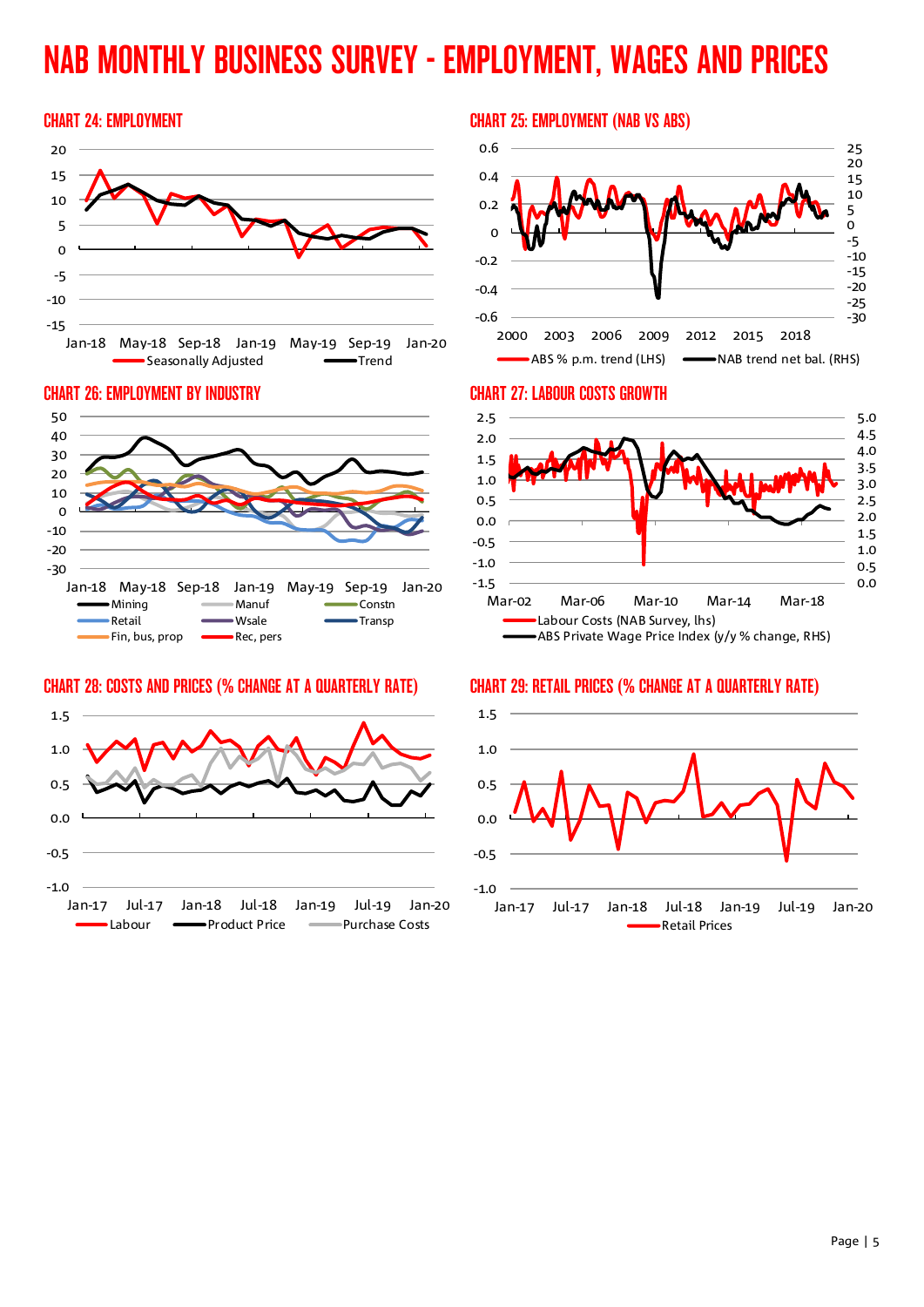## CONTACTS

Alan Oster, Group Chief Economist [Alan.Oster@nab.com.au](mailto:Alan.Oster@nab.com.au) +613 8634 2927

Gareth Spence, Senior Economist [gareth.spence@nab.com.au](mailto:gareth.spence@nab.com.au) +61 0 436 606 175

### Important Notice

This document has been prepared by National Australia Bank Limited ABN 12 004 044 937 AFSL 230686 ("NAB"). Any advice contained in this document has been prepared without taking into account your objectives, financial situation or needs. Before acting on any advice in this document, NAB recommends that you consider whether the advice is appropriate for your circumstances.

NAB recommends that you obtain and consider the relevant Product Disclosure Statement or other disclosure document, before making any decision about a product including whether to acquire or to continue to hold it.

Please click [here](http://www.nab.com.au/content/dam/nab/business/international/financial-markets/documents/nab-research-disclaimer.pdf) to view our disclaimer and terms of use.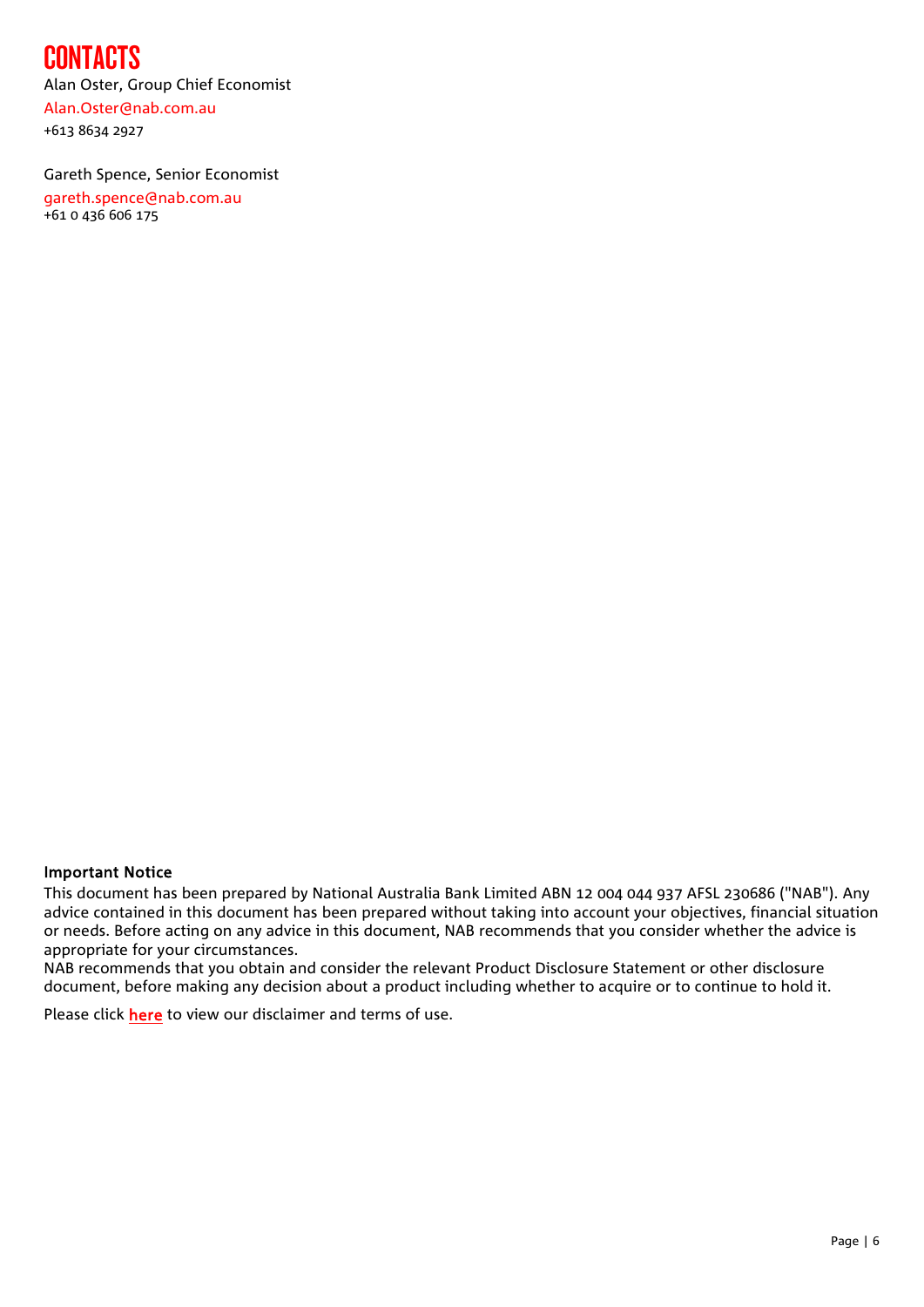## APPENDIX: LIST OF SERIES AVAILABLE TO SUBSCRIBERS^

## MONTHLY BUSINESS SURVEY\*

| <b>Business Confidence</b>    | Net balance                |
|-------------------------------|----------------------------|
| <b>Business Conditions</b>    | Net balance                |
| <b>Trading Conditions</b>     | Net balance                |
| Profitability                 | Net balance                |
| Employment                    | Net balance                |
| <b>Forward Orders</b>         | Net balance                |
| <b>Stocks</b>                 | Net balance                |
| Exports                       | Net balance                |
| Capital Expenditure (Capex)   | Net balance                |
| Cash Flow                     | Net balance                |
| Labour Costs                  | % change at quarterly rate |
| <b>Purchase Costs</b>         | % change at quarterly rate |
| <b>Final Prices</b>           | % change at quarterly rate |
| Capacity Utilisation          | Per cent                   |
| Borrowing Demand & Conditions | %; net balance             |

### All series available on an industry basis for:

Mining Manufacturing Construction Retail trade Wholesale trade Transport / Utilities Finance / Property / Business Services Recreation / Personal Services

### All available on a state basis for:

New South Wales Victoria Queensland WA SA/NT Tasmania

\*All data available in original, seasonally adjusted and trend terms.

^Subscribers also receive a copy of the Subscriber details publication which contains a variety of extra charts and tables.